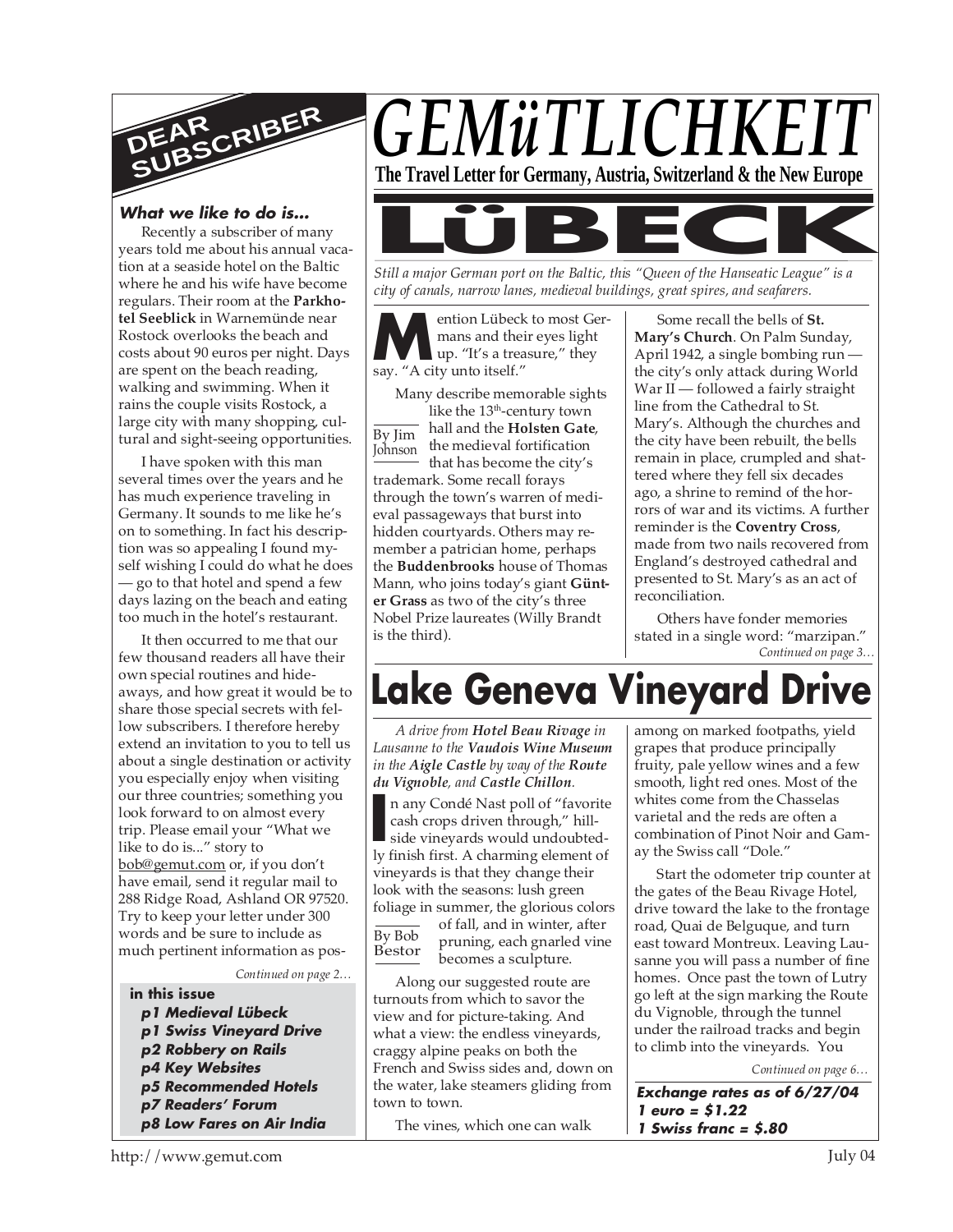http://www.gemut.com

#### *DEAR SUBSCRIBER Continued from page 1*

sible on hotels, restaurants, directions, prices and other details. It can be as simple as "What I never miss is six Bratwurst with sauerkraut off the vendor's cart at the corner of Schillerstrasse and Beethovenstrasse in XYZ town." Or it can be a bit more detailed and include hotels and restaurants. But don't just give us a list of favorite hotels and restaurants (though they are always welcome); what we're looking for here should be activity-related, such as "We go to XYZ town for the wine festival and stay in ABC hotel and eat in DEF restaurant." If, in our judgement, your letter would be of interest to our general readership we'll publish it in *Gemütlichkeit* and/or post it on our website.

#### **Trip Planning Online**

We have replaced the complex bulletin board feature on our website (www.gemut.com) with a much more user-friendly trip planning page we're calling **Europe Travel Kiosk**. You can ask and answer questions or simply post your own comments. This Kiosk is a great place to get your specific travel questions answered by experts — the savvy, veteran travelers that make up our readership. In addition, those of us here at *Gemütlichkeit* headquarters will be keeping an eye on the Kiosk and jump in as needed. Our Europe Travel Kiosk is at www.gemut.com.

**Find Hotels Easier at Gemut.com** We've added a useful new feature

to our website's hotel database. Now you can sort hotels by quality rating, value rating, price, editor's choice, and, of course, name. A new timesaving feature is a drop-down menu of cities. Click on one of them to find all the hotels we've reviewed in that city.

This month's access codes to the Members' area of Gemut.com are: user name = beck; password =  $9121$ . Remember, each month the new codes are on page 2.

#### **Cautionary Rail Tales**

We've had a couple of unsettling reports from two longtime subscribers. One, on an overnight train from Krakow to Budapest, had her daypack containing passport, credit cards and \$600 cash stolen from a private, locked sleeping compartment. She and her companion believe they were done in by a thief posing as a conductor. They were frequently awakened during the night to show tickets and passports and each time had to open the daypack to fish out the necessary documents. The final time, at 6am, when the "real" conductor opened their door with his key, the daypack was gone. The thief apparently had a key and was able to open the door and somehow quietly remove the daypack without awakening the compartment's two occupants. The bag was found a short time later in the restroom. All was in order, except the cash was gone.

Another disturbing story comes from a couple changing trains in Bochum near Düsseldorf. Traveling on a first-class Eurail pass, they first loaded their four bags into the vestibule at the end of car. While his wife waited, the husband carried two of the bags to the nearest seats — a distance of 15 to 20 feet — where he left themmomentarily to go back for the other bags. Returning with the remaining luggage, he discovered that one of the first bags — naturally, the one with the money, rail passes, and passports, etc. — was missing. Their gear had been out of their sight for only a few seconds.

In filing the police report, the couple remembered being observed by suspicious-looking young men on the platform prior to boarding. From mug shots they identified several notorious Algerian nationals who the police said had been previously deported but, because of relaxed or nonexistent border checks, were able to easily return to Germany. The missing bag was found later with all items intact except the cash. — RHB $\blacksquare$ 

#### **Using Gemütlichkeit**

• Hotel prices listed are for one night. Discounts are often available for longer stays.

• All hotel prices include breakfast unless otherwise noted.

• Local European telephone area codes carry the "0" required for in-country dialing. To phone establishments from outside the country, such as from the USA, do not dial the first "0".

#### **Logging on to our Website**

Back issues in text format from January 1993, except for the most recent 12, are available free to subscribers only at http://www.gemut.com (click on "Members"). To access the issues enter the user name and password published in this space each month. The new codes are:

User Name: **beck** Password: **9121**

| Vol. 18, No. 6 $GEMWTLICHKEIT$                                                                                                                                                                                                                                                                                        | I HOTEL KESTAUKANT KATING KEY                                                                                                                                                                                                                                                                              |                                                                                                                                                            |                                           |                                                                                                                                |                                                                          |
|-----------------------------------------------------------------------------------------------------------------------------------------------------------------------------------------------------------------------------------------------------------------------------------------------------------------------|------------------------------------------------------------------------------------------------------------------------------------------------------------------------------------------------------------------------------------------------------------------------------------------------------------|------------------------------------------------------------------------------------------------------------------------------------------------------------|-------------------------------------------|--------------------------------------------------------------------------------------------------------------------------------|--------------------------------------------------------------------------|
| <b>July 2004</b>                                                                                                                                                                                                                                                                                                      | The Travel Letter for Germany, Austria, Switzerland & the New Europe                                                                                                                                                                                                                                       | <b>Rating Scale</b><br>Excellent                                                                                                                           | <b>Scale</b><br>$16 - 20$                 | <b>Restaurant Criteria</b><br>Food                                                                                             | 65%                                                                      |
| <b>Publishers:</b><br>Editor:<br><b>Senior Wrtier:</b><br><b>Contributors:</b>                                                                                                                                                                                                                                        | <b>Robert H. &amp; Elizabeth S. Bestor</b><br><b>Robert H. Bestor</b><br>Jim Johnson<br><b>Mark Honan, Nikki Goth Itoi</b>                                                                                                                                                                                 | Above Average<br>Average<br>Adequate<br>Unacceptable                                                                                                       | 12 - 15<br>$8 - 11$<br>$4 - 7$<br>$0 - 3$ | Service<br>Atmosphere                                                                                                          | 20%<br>15%                                                               |
| <b>Consulting Editor:</b><br><b>Online Services:</b><br><b>Subscriber Travel Services:</b>                                                                                                                                                                                                                            | <b>Thomas P. Bestor</b><br><b>Kurt Steffans</b><br>Andy Bestor, Laura Riedel<br>Gemütlichkeit (ISSN 10431756) is published 11 times each year by UpCountry<br>Publishing, 288 Ridge Road, Ashland OR 97520. TOLL FREE: 1-800/521-<br>6722 or 541/488-8462, fax: 541/488-8468, e-mail travel@gemut.com. Web | <b>Hotel Rating Criteria</b><br>People/Service<br>Location/Setting<br>Guestrooms<br>Public rooms<br>Facilities/Restaurant                                  | 30%<br>15%<br>30%<br>5%<br>20%            | <b>Value Rating</b><br><b>Outstanding Value</b><br>Very Good Value<br>Average Value<br><b>Below Average Value</b><br>A Rip-Off | <b>Scale</b><br>$17 - 20$<br>$12 - 16$<br>$9 - 11$<br>$5 - 8$<br>$0 - 4$ |
| site: www.gemut.com. Subscriptions are \$67 per year for 11 issues. While<br>every effort is made to provide correct information in this publication, the<br>publishers can make no guarantees regarding accuracy.<br><b>POSTMASTER: SEND ADDRESS CHANGES TO:</b><br>Gemütlichkeit, 288 Ridge Road., Ashland OR 97520 |                                                                                                                                                                                                                                                                                                            | <b>Special @Designation</b><br>By virtue of location, decor, charm, warmth of management, or<br>combination thereof, an especially pleasant establishment. |                                           |                                                                                                                                |                                                                          |

### **Vol. 18, No. 6 HOTEL RESTAURANT RATING KEY**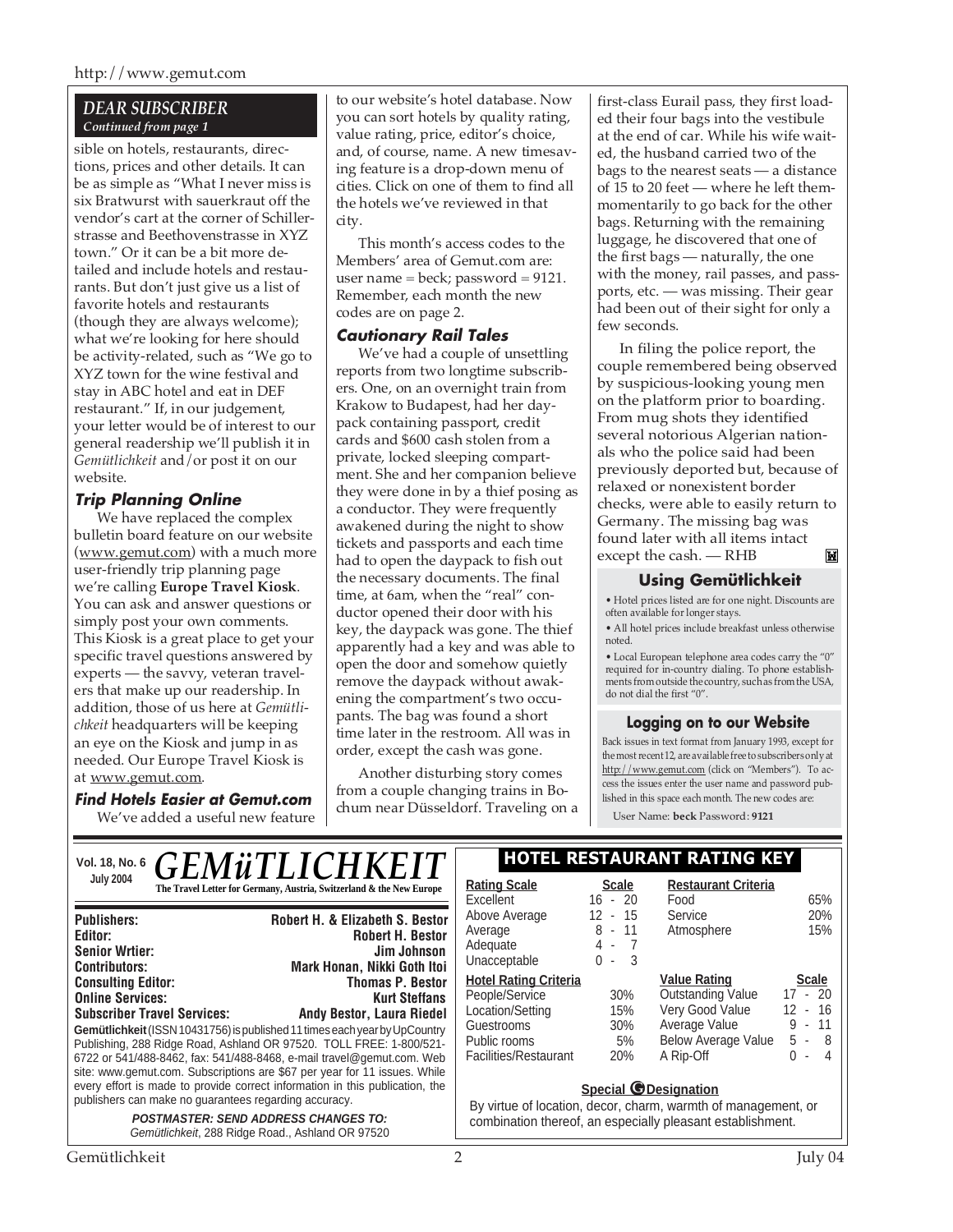#### *LÜBECK Continued from page 1*

It's in Lübeck that the Niederegger family launched the confectionery delight and continues to create the world's only "original Lübeck marzipan." (The giant shop off the Breite Strasse still challenges willpower.)

#### **Hanseatic Queen**

Almost every visitor is imprinted with the stunning panorama of the former Queen of the Hanseatic League, whose seven steeples stretch with majesty to the heavens in a silhouette that has inspired sailors, merchants, residents and visitors for nearly 600 years. Many of these spires, as with much of the city, are built in brick Gothic style, a feature that helps give the city a distinctive look.

Prints and paintings from as far back as the 13<sup>th</sup> century show a similar skyline of the "City of Seven Spires." It was a town of merchants and sailors, each with its own neighborhood and church. **St. Mary's**, with its brick Gothic construction, is one of Germany's largest church buildings and the model for dozens of others throughout northern Germany. The Romanesque **Cathedral**, perhaps the city's oldest structure, has foundations dating to 1173.

**St. Peter's Church** features both Gothic and Romanesque construction — and allows visitors to gaze from its 150-foot-high viewing platform to the city below. What they'll see is a compact collection of nearly 1,400 buildings under protection as historic monuments and a complete *Altstadt* designated as a UNESCO World Heritage Site. Most survive from medieval times, Lübeck's "Golden Age," when merchants and sea captains demonstrated their wealth and their devotion to their city and their God.

### **Island Old Town**

They'll also see that Lübeck's Old Town is actually an oblong island city set between arms of the Trave River amid a network of harbors, canals, old moats and artificial ponds. Although guards no longer cut off access to the city at night as they did throughout most of its history (several vehicle and pedestrian bridges

#### **Lübeck Basics**

**Population:** 220,000

#### **Elevation:** Sea Level

**Tourist Info:** Beckergrube 95, D-23552 Lübeck, tel. +49/1805/88 22 33, fax: +49/ 451/122 12 02, email: marketinghl@luebeck-tourismus.de, web: www.luebeck-tourism.de.

#### **Driving Distances:**

| 170 miles | 273 km |
|-----------|--------|
| 298 miles | 481 km |
| 340 miles | 549 km |
| 42 miles  | 68 km  |
| 516 miles | 833 km |
|           |        |

#### **Major Events:**

Early July, Sand World Late July, Travemünde Week Late August, Baltic Sail Christmas Fair, Nov. 22-Dec. 23, 2004

#### **Best Buy:**

The HappyDay Card, from 24-72 hours, offers free transportation on area buses and trains, reduced admission and event tickets, reduced-price harbor cruises. Available in the tourist office and in many hotels starting at €5.

provide around-the-clock access to the island), nighttime brings a sense of isolation — in the positive sense of the word, even more so than the thickest walls of a medieval town. Silence falls deeper, and sounds church bells, jazz saxophone from a fourth-floor flat, laughter from an alleyway — carry farther. Even in the height of summer, there's rarely a sense of congestion.

For visitors, the island setting also makes exploration manageable and secure. All wandering is finite, and all roads eventually lead to water and an inevitable familiar landmark — or at least to a sign in the superb system of "Navigation Lübeck" signs designed to help visitors arrive quickly, easily and intuitively at their destinations. Directional signs are placed at major street crossings and bus stops.

One might begin with a **boat tour** around the island. Signs of daily life merge the centuries. Small piers jut over the river; on a landing, a man washes a dog. As the boat passes, there's a splash as the dog fetches a stick and rinses the shampoo. In front of a row of old houses, a strip of lawn runs almost into the river. A woman makes her rounds with a watering can. Behind her, laundry flaps on clothes lines. On a small hill by the old moat, a group of fishermen seem

as interested in conversation as in the dips of their poles. They're framed by the steeples of the Cathedral. Water seeps through wooden barriers of an old millstream.

Although the tour is conducted in German, the views and orientation make it worthwhile, and a good tour book and map fill most of the gaps. For those with a bit of energy and two hours on their hands, follow up the cruise with a walking circumnavigation, the perfect way to get oriented to the Altstadt.

### **Old World charm**

Much of Lübeck's allure comes from its medieval houses, courtyards and passageways — and their accessibility to visitors. It was a prosperous city during medieval times, and most of the houses visitors see date from that period. They were built side to side with extensive rear courtyards (often visible through today's front windows). Later, rear additions were built that jutted into the courtyards. These allowed owners to conduct business and store merchandise in the front of the house and live in the rear.

Many patrician homes are breathtaking, both inside and out. One open for viewing is the 18th-century **Behnhaus** (Königstrasse 9-11) with its two residential wings and central reception area. The classical setting is palatial. His and hers garden rooms give the illusion of being outside in a lush garden. In one room, the ceiling is painted sky blue. Birds and butterflies float on painted walls. A mural fence with painted vines keeps visitors from climbing into the paintings. At Wahmstrasse 54-56, twin 16<sup>th</sup>century skyscrapers stretch eightstories high topped with double gables.

With the success of the Hanseatic League, Lübeck saw significant population spikes. Given the island's geographic constraints, the city could not expand. Instead, landowners started to convert their rear additions from living space for themselves into multiple houses. They cut passageways through the houses from the street to rear courtyards, while continuing to conduct business in the front of the house and themselves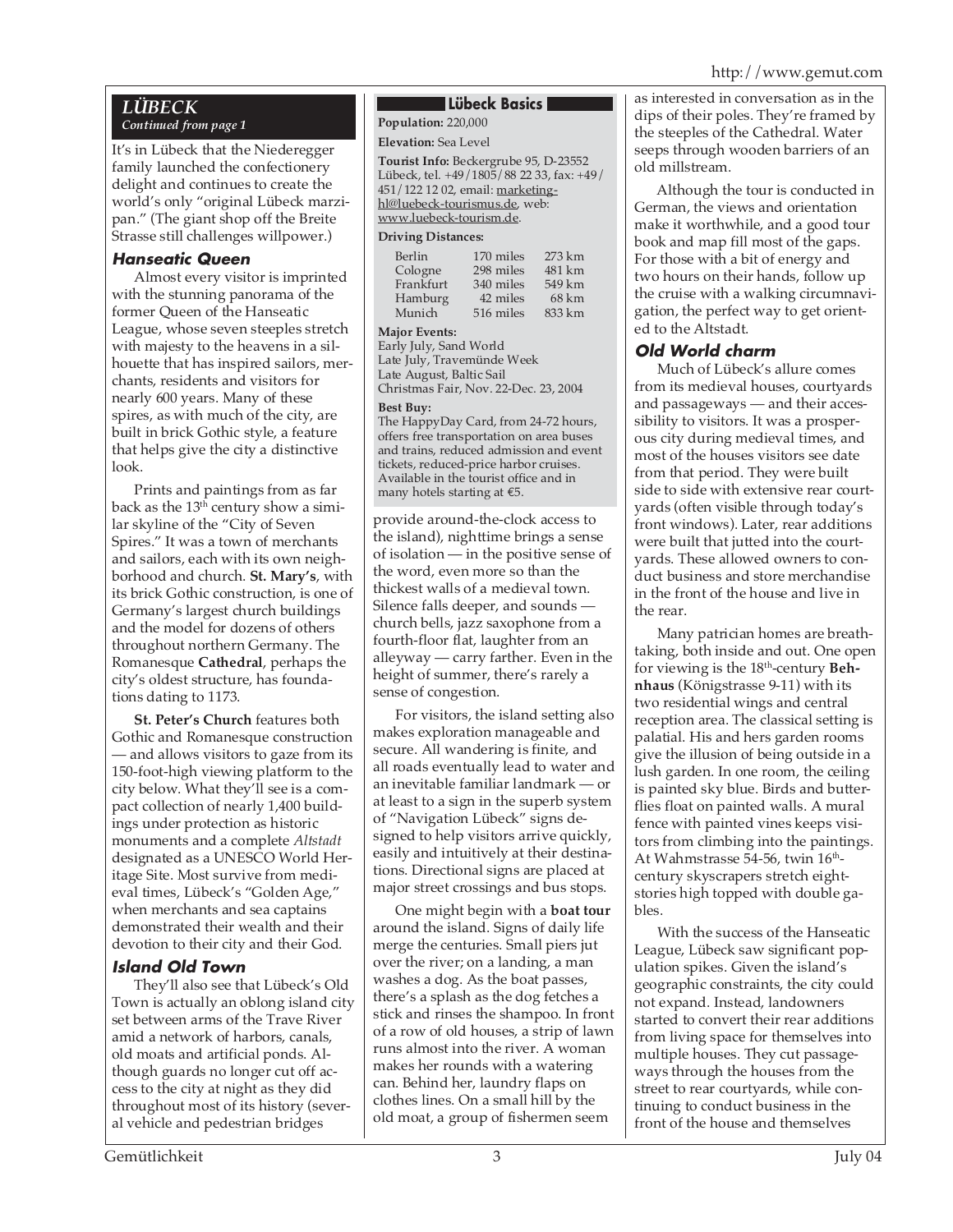moving into larger, more expensive homes.

#### **Hidden courtyards**

In some cases, landowners many of them merchants — rented houses to their employees or to craftspeople with whom they worked. With prosperity came a sense of obligation, as wealthy merchants tried to buy their way into heaven by providing lodging for poor. Within the courtyards of homes they owned, they built two rows of small homes, each row connected and facing the other over a small walkway. Many of these residences remain today and form an historic form of low-cost housing.

Pfaffenstrasse 25, the **Füchtingshof**, is typical "welfare housing," established in 1639 by merchant Johann Füchting. At the time, widows didn't have to pay rent but were required to pray for Füchting's soul. In the 1970s, the houses were converted to apartments for women and female students. Today, residents are required to pay, but not pray.

Residents and visitors access them through a warren of small passageways—"**Gänge**"—that intersect town streets. Maps show about 50 of the small alleys; investigative sorts will find many more. They're a highlight of any visit to Lübeck.

#### **Key Websites for the Traveler**

**• www.gemut.com** Gateway site for travelers to Germanic Europe, including car rental, rail passes, hotel bookings, traveler feedback, travel tips and past issues (free access to back issues for subscribers; see log-on info on page 2).

**• www.viamichelin.com** The Michelin database of hotels and restaurants plus great interactive trip planning tools.

**• www.travelgearnow.com** Guidebooks, maps, travel accessories, luggage, all at 10% off for subscribers.

- **www.webflyer.com** Informative frequent flyer forums make this a must for air travelers.
- **bahn.hafas.de/bin/query.exe/en** German rail. Train
- schedules throughout Europe, not just Germany.
- **www.sbb.ch/index\_e.htm** Swiss and European rail schedules.
- **www.ski-europe.com** Top web resource for skiers with much data on Alpine resorts.
- **www.myswitzerland.com** Website of Switzerland's national tourist authority.
- **www.germany-tourism.de** Germany's national tourist authority.
- **www.austria.info/us** Austria's national tourist authority.
- **http://www.hhog.de** Website for an alliance of historic German cities.

Most of the passageways yield surprises. If you look closely (Bäckergang 43 is one example), you can sometimes see footprints in the bricks left behind by cats, dogs, birds or other animals that walked over the forms while the bricks dried. At first glance, Durchgang 46 looks poorly kept and littered. After a turn, the path opens into an expansive courtyard with trees, and gabled houses with half-timber above brick. Opposite its entrance, Durchgang 49 welcomes residents with a decorative gate and brick archway. Three massive buttresses support the two buildings and help keep them from folding in on each other.

#### **Grass and Mann**

Visits to the **Günter Grass-House** and the Mann Family's **Buddenbrooks House** are worthwhile and offer insights that transcend literature. The Grass-House is compelling for anyone intrigued or troubled by the creative process. Opened in October 2002, it is dubbed "a crossroads forum" and examines the phenomenon of "double gifts"— people with deep talents in two or more fields. Through the displays, visitors can begin to grasp how Grass's multiple means of creative expression attempt to resolve both personal and broader issues.

The Buddenbrooks House, where Thomas Mann grew up, offers a view into his life and the lives of the Mann family. A walk through six biographical "stations," reveals the lifestyle of a patrician Lübeck family.

#### **Travemünde**

No stay in Lübeck is complete without a visit to its "daughter town," **Travemünde**. The longtime spa resort and port city is 10 miles (17 kilometers) downstream on the Baltic but officially and emotionally part of Lübeck. It's a relaxing boat ride from Lübeck (return easily by train or bus to cut travel time) and passes the massive ferry terminal, fish warehouses, cruise ships and four-master **Tall Ship Passat**. The older sections of town still have old fishing cottages — just a short walk from the remodeled casino and the baroque **Church of St. Lorenz**. The Vorderreihe is both a shopping street and boardwalk. It's also a great outdoor destination for cyclists, hikers, beachgoers and boaters who can explore miles of coastline. Seeing so much activity, it's easy to forget the Cold War years when Travemünde lay just across the river from the Communist East.

On the way from the *Altstadt* to Lübeck's train station, departing visitors cross the Trave River, where a row of statues tops the bridge wall. According to tradition, anyone who pats the bare rump of Mercury is sure to return. It's perhaps easier just to turn around and take in the sevenspire silhouette. Even the briefest glance will likewise inspire the departing visitor and guarantee a timely return.

## **Lodging**

#### Klassik Altstadt Hotel

Guests feel immediately welcome and at home in this inticome and at home in this inti-<br>mate, charming establishment  $\epsilon_{\alpha}^{\text{prode}}$ <sup>5</sup> whose various incarnations through the last nine centuries have included bath house, anchor-smithy, sailor's hostel and now cozy inn. Today's clientele is likely to be scholars lecturing at the Günter Grass-House or visiting musicians performing with the symphony, as well as families and couples on repeat visits. It's obvious that the engaged staff knows — and likes — many of their guests, although everyone is treated with equal warmth and familiarity.

Each of the 28 guestrooms is decorated individually, and most are spacious with high ceilings, an abundance of dark wood, and soft, pleasing colors. There's hardly a bad choice, but those that best reflect old Lübeck are the Buxtehude Room, with its period prints and paintings, or the classic decor and Buddenbrooks feel of the Thomas Mann Room.

Don't rush out in the evening. Enjoy a delightful dinner in the hotel dining room, which feels more like a parlor as the evening progresses, with shared conversations and perhaps new friends.

**Contact:** Klassik Altstadt Hotel, Fischergrubbe 52, D-23552 Lübeck, tel. +49/451/70 29 80, fax 73 77 8, email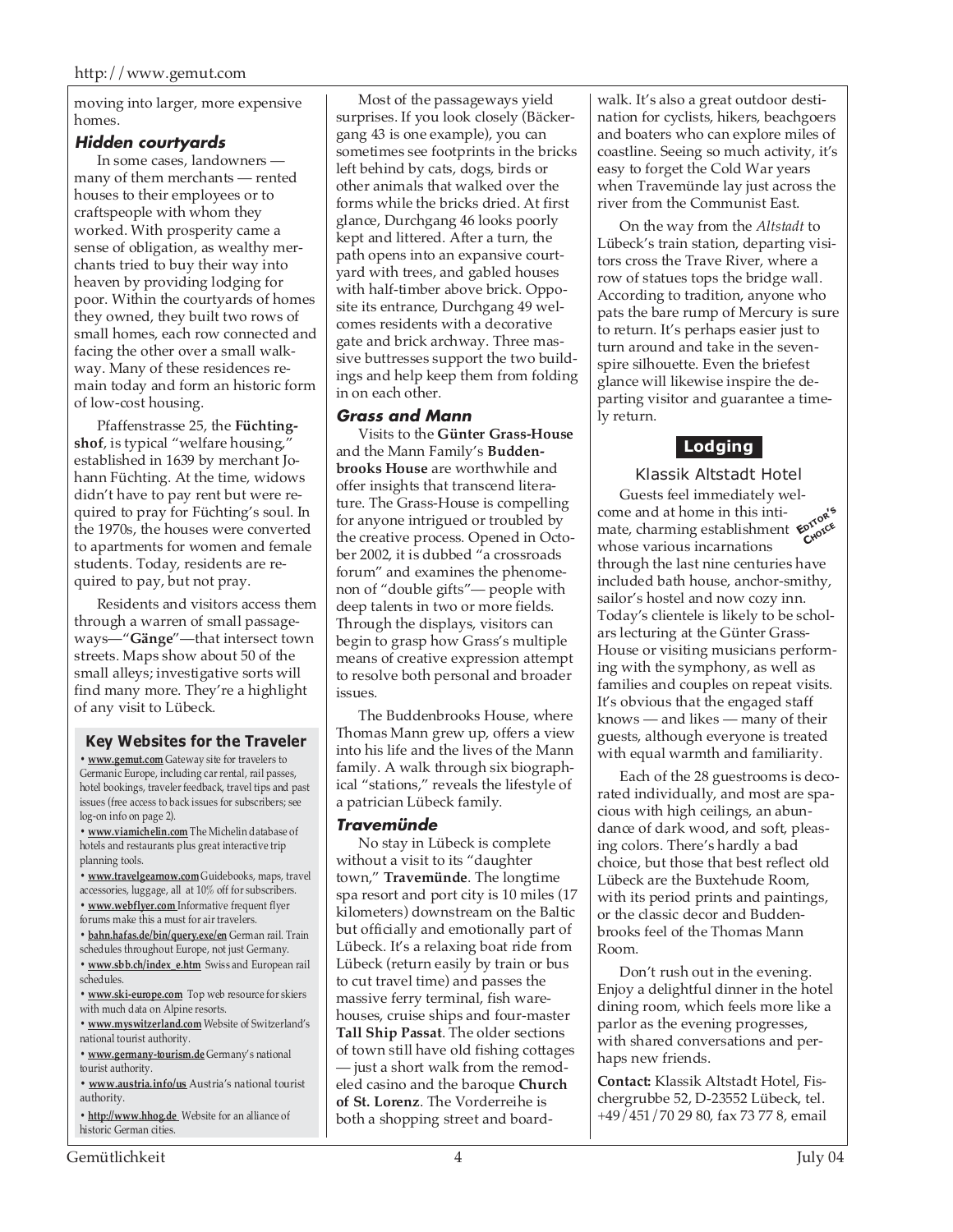info@klassik-altstadt-hotel.de, web www. klassik-altstadt-hotel.de. **Daily Rates:** Singles from €44, doubles from €75, suites from €113. **Rating:** QUALITY 15/20 VALUE 16/20

#### Parkhotel im Lindenplatz

The Parkhotel im Lindenplatz is a small, privately-owned hotel located just outside the *Altstadt* near the train station. Built in 1900, the building was converted to a hotel in the 1950s. The Behnck family took over in 1989.

The 18 guest rooms are contemporary, while exterior and public spaces are distinctly *Jugendstil* in design with lead-glass windows, geometric light fixtures and Biedermeier furniture. Number 7 is a large double with a balcony, an ornamental wooden bed, and an oversized bathroom with tub. Number 17 looks to the front with a broad double-window view to a treelined plaza where Bismarck and the Kaiser stand watch on stone perches. Although there's traffic, noise is not a factor due to double-glazed windows.

Despite its intimate size, the hotel does have 24-hour desk service.

**Contact:** Parkhotel im Lindenplatz, Am Lindenplatz 2, D-23554 Lübeck, tel. +49/451/871 97-0, fax 97-29, email info@parkhotel-luebeck.de, web www.parkhotel-luebeck.de. Proprietors: Behnck Family. **Daily Rates:** Singles €59-80, doubles €79-120.

**Rating:** QUALITY 12/20 VALUE 13/20

#### Hotel Lindenhof

Just a block from the Parkhotel, the Lindenhof has been in the Schröder family for four generations. During a recent guest visit, daughter Emily was apparently in training crawling along the counter at the reception desk.

"That's the kind of hotel we are," said proud papa Thomas. "We're quite down-to-earth, and everyone pitches in. We're not a big hotel, and we're not a cheap hotel. Where we try to make a difference is in our service."

They book theater tickets, plan walks or day trips, arrange tours acting in many ways as concierge. Before taking on the responsibility, Thomas took seven years to travel the world and learn more about the hotel business and to decide whether it was a life for his family.

Though the hotel has no restaurants, light snacks are available for guests in the evening, which many take with them into the TV room. Someone's available 24 hours a day, 365 days a year.

The Lindenhof's 62 rooms offer variety. Room 312 is an especially large double with an oversized bathroom with shower and views to the back. There's a large work area as well as a sitting area with three upholstered chairs. Two doors down, the Lindenhof's guesthouse (10 apartments lodging up to six guests each) has at least one room worth considering; G6 is a spacious double with a pleasant, sunny sitting nook looking out to *Jugendstil* homes. If the weather's good, sit on the balcony instead.

**Contact:** Hotel Lindenhof Lübeck, Lindenstrasse 1a, D-23558 Lübeck, tel. +49/451/872 10-0, fax 872 10-66, email info@lindenhof-luebeck.de, web www.lindenhof-luebeck.de. Proprietors: Schröder Family **Daily Rates:** Singles €64-85, doubles €80-108, apartments €100-135. **Rating:** QUALITY 14/20 VALUE 15/20

### Hotel Strandschlösschen

For those who love the sea, the beach or spa life, Travemünde offers excellent lodging alternatives to Lübeck. Swap after-dinner exploration of the *Altstadt's* narrow alleys for a moonlit walk on the promenade (or maybe a swing through the Casino). The recently completed Hotel Vier Jahreszeiten (Four Seasons) Casino Travemünde caters capably to the five-star set with 74 rooms and suites that match the casino in elegance and style. **EDITOR'<sup>S</sup> CHOICE**

Perhaps the best beachfront value is the **Strandschlösschen** — Little Beach Castle — with many of its 33 rooms overlooking the beach, the Baltic and a sea of umbrellas and lounge chairs. The setting is refined and relaxed, with an abundance of antiques in the supremely Jugendstil structure, a hotel since its 1904 construction. In the afternoon, enjoy tea

time on the patio where potted palms brush the canvas covering. The tranquil view is to the lighthouse and the breakwater, which masks all but the tops of lofty ships.

Ask for Room 19 on the third floor (no elevators), a spacious corner room with a sitting area and a balcony with views up and down the beach. Or settle amicably for 12A, which features a chandelier, a 19<sup>th</sup>century oil painting and an extralarge bathroom.

**Contact:** Hotel Strandschlösschen, Strandpromenade 7, D-23570 Lübeck-Travemünde, tel. +49/4502 / 7 50 35, fax 7 58 22, email info@hotelstrandschloesschen.de, web www.hotel-strandschloesschen.de. **Daily Rates:** Singles €55-74, doubles €95-148 (about 20 percent less outside of high season.

**Rating:** QUALITY 15/20 VALUE 15/20



#### Ratskeller zu Lübeck

Lübeck's Ratskeller has been serving folks since 1666. Until the 1800s, the cellars stored wines in transit to far-off ports as well as for local consumption. Celebrations known for their huge quantities of food often took place in the aisles between the bottles, a tradition that benefits today's travelers. Many regulars prefer to dine in the "Diele," small, confessional-like booths that seat four. Wooden walls reach to the vaulted ceilings. At €9.30, the "Seven-Tower Plate" is an excellent buy with salmon and a variety of vegetables such as leeks and potatoes. For €15, enjoy sole with bacon, shrimp baked with spinach, or duck flambéed with Grand Manier at your table.

**Contact:** Ratskeller zu Lübeck, Markt 13, D-23552 Lübeck, tel. +49/451/7 20 44, fax 7 20 52, email info@ratskellerzu-luebeck.de, web www.ratskellerzu-luebeck.de

**Rating:** QUALITY 13/20 VALUE 15/20

#### Schiffergesellschaft

It's a quick step into Lübeck's nautical past when guests enter the Schiffergesellschaft (Seamen's Guild), which has been a meeting house since 1525. Today, the foundation still owns the **EDITOR'<sup>S</sup> CHOICE**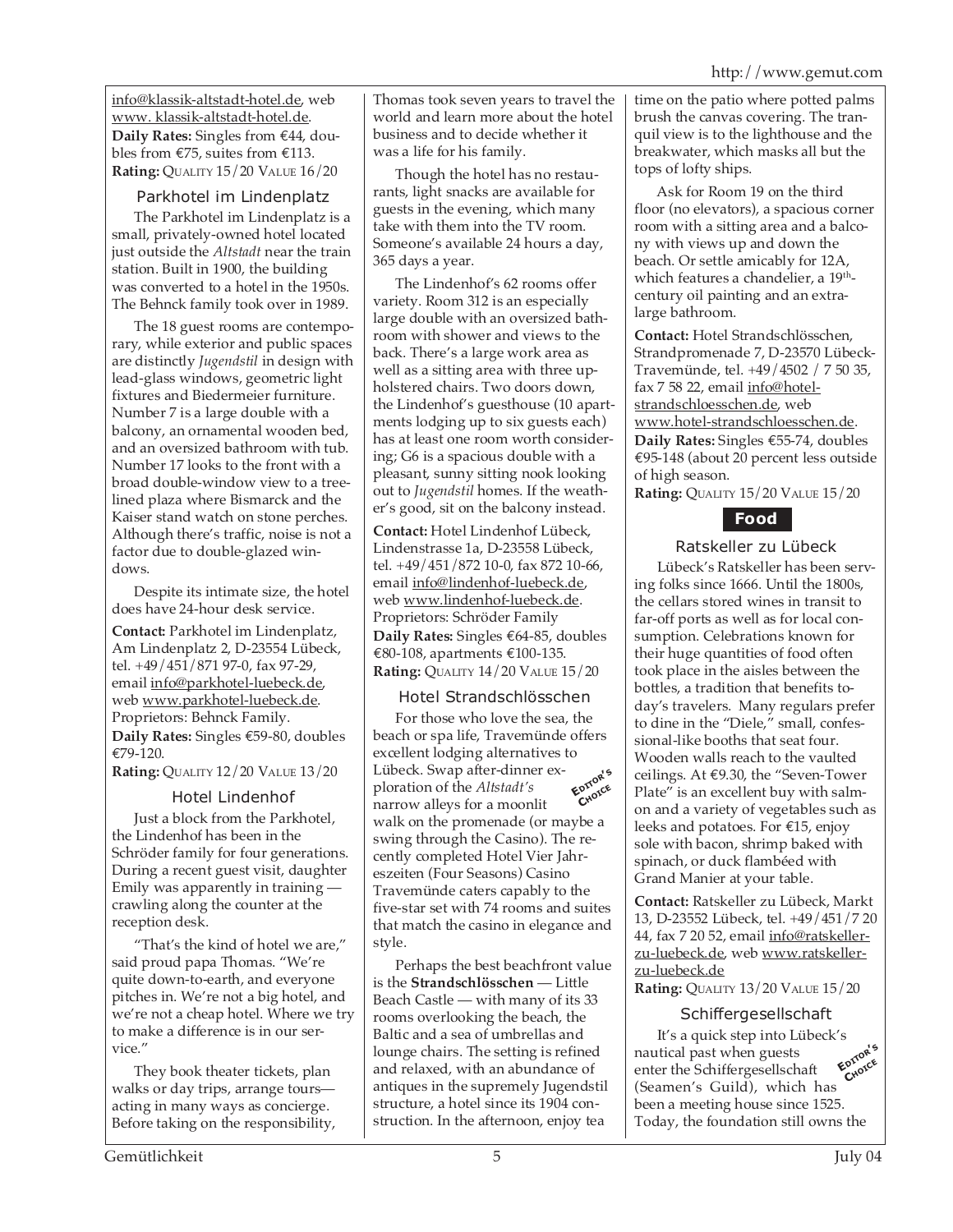restaurant and one table on a raised platform is reserved for captains. Proceeds support needy sailors and their widows.

The setting seems to have changed little. Model sailing vessels, some more than 300 years old, hang from thick-beamed ceilings and sit on platforms heavy with centuries of paint and lacquer.

The cuisine reflects the maritime heritage of the restaurant and the city. Fish dominates the menu, especially dishes that were easy to transport and would endure storage. Take Labskaus, for example; that Hanseatic combination of pickled beef, sweet beets, onions, peppercorns and other ingredients boiled, pureed and served with fried eggs and rolled herring. It tastes better than it sounds (or looks). Follow that with Lübeck apple-Marzipan strudel.

Tradition often gives way to modern preparation. Few sailors at sea enjoyed moist, tender salmon on a bed of chanterelles sautéed in herbed cream sauce, preceded by a creamy duck soup with apple-potato dumplings. Expect to pay €12-20 per person for a hearty meal.

The perfect drink is a traditional Rotspon, a red wine imported young from Bordeaux and allowed to mature in wooden casks in Lübeck. Nearly 500 years ago, merchants shipped wines through Lübeck and discovered that the same wines stored in the city's cellars tasted better than when aged for the same period in France. Soldiers during the early 19th-century Napoleonic period agreed.

Contact: Breitestrasse 2, D-23552 Lübeck, tel. +49/451-76770, fax 73279, web www.schiffergesellschaft.de. **Rating:** QUALITY 16/20 VALUE 16/20

#### Remise Bistro-Café-Bar

This relaxed, upbeat and friendly bistro is hidden in a renovated courtyard. Because it's off the tourist path, you'll mostly encounter local residents and students. Some customers are from the offices of Greenpeace, Amnesty International and Theater Partou, located just across the courtyard.

Strings of white bulbs form geometric shapes along the ceiling and add a festive air. Candles add warmth to the light and lend a sense of intimacy. Along the inner walls, red and white tiles — perhaps from a 1920s renovation — integrate well with the red-brick of both the inner and outer walls to extend a sense of history and permanence. In good weather, seating is available in the courtyard.

Service is fast but not hurried and the prices relatively low, so it's a great place if you've decided not to make a major time or financial commitment to a meal. But it's also quite appropriate if you want to spend a quiet evening enjoying dinner or just a beverage and conversation.

Remise adds flair to simple dishes. Typical choices include skillet dishes such as broccoli and potatoes with raisins and walnuts; sliced potatoes topped with crab, vegetables and cheese; potato soup with strips of smoked salmon; pasta with turkey and mushrooms; and baked Camembert cheese with berries. Most entrées are less than €7.

**Contact:** Remise, Wahmstrasse, D-23552 Lübeck, tel. +49/451/77773 **Rating:** QUALITY 12/20 VALUE 13/20

#### Yachtzimmer

The Yachtzimmer (Yacht Room) experience is one of being aboard an old-time ship. No, it's not cramped or dark, but the interior design — with wood-plank ceilings and sloping walls — strongly suggests a shipboard setting. Antique mirrors are painted with views of old Lübeck , and the decorations are distinctly maritime.

The restaurant stretches across two 15<sup>th</sup>-century patrician houses with added-on space in the rear. In good weather, guests can sit at 10 tables in front of the restaurant with a view to the Holstentor and the brick, gabled Salzspeicher, the medieval salt storehouses that now shelter boutique shops.

Not surprisingly, fresh fish makes up much of the menu, but there's plenty for others as well. Those with a flair for the dramatic can request that their Irish coffee, Chateaubriand

or crepes Suzette (among other dishes) be prepared tableside. The extensive wine list is reasonably priced by the glass or bottle.

The primary menu changes seasonally, and a special menu offers new choices each week. One fun feature is the weekly "Trainee Dish" created and prepared by one of the restaurant's three-year trainees. The employee's name is listed on the menu. A recent offering — salmon with sauerkraut — seemed somewhat dubious but turned out o.k. When shredded, mixed with crème fraiche and then browned atop the salmon, the sauerkraut provided a pleasant sweet-and-sour complement to the delicately flavored fish.

Entrées are served on floral, ceramic plates under silver tops. Tea candles add additional character and intimacy. Servers take a team approach to each table ensuring appropriate attention. Entrées range from €12-20 and are worth every eurocent.

**Contact:** Yachtzimmer, Obertrave 4-5, D-23552 Lübeck, tel. +49/451/7 72 82, fax 899285, email service@yachtzimmer.de, web www.yachtzimmer.de. Proprietor: Jürgen Bierwirth **Rating:** QUALITY 14/20 VALUE 15/20

*For more information on Lübeck see the August, 1999, issue in the Members' area at www.gemut.com. The User ID is 'beck' and the password is '7766'.*M

#### *VINEYARD DRIVE Continued from page 1*

will immediately note little plots of vines bordered by stone retaining walls and how the entire hillside, except for a few buildings, is taken up by vines. Later you will see that some terraces nurture only a solitary row of plants.

Just past 8 kilometers into the drive you will see the **Grandvaux Restaurant**. At that point continue straight ahead, do not take either the road that goes up the hill or the one that goes down. Follow the Route du Vignoble markers.

Quickly you round a corner and come upon a spectacular panorama.

At 8.9 kilometers bear right again following the Route du Vignoble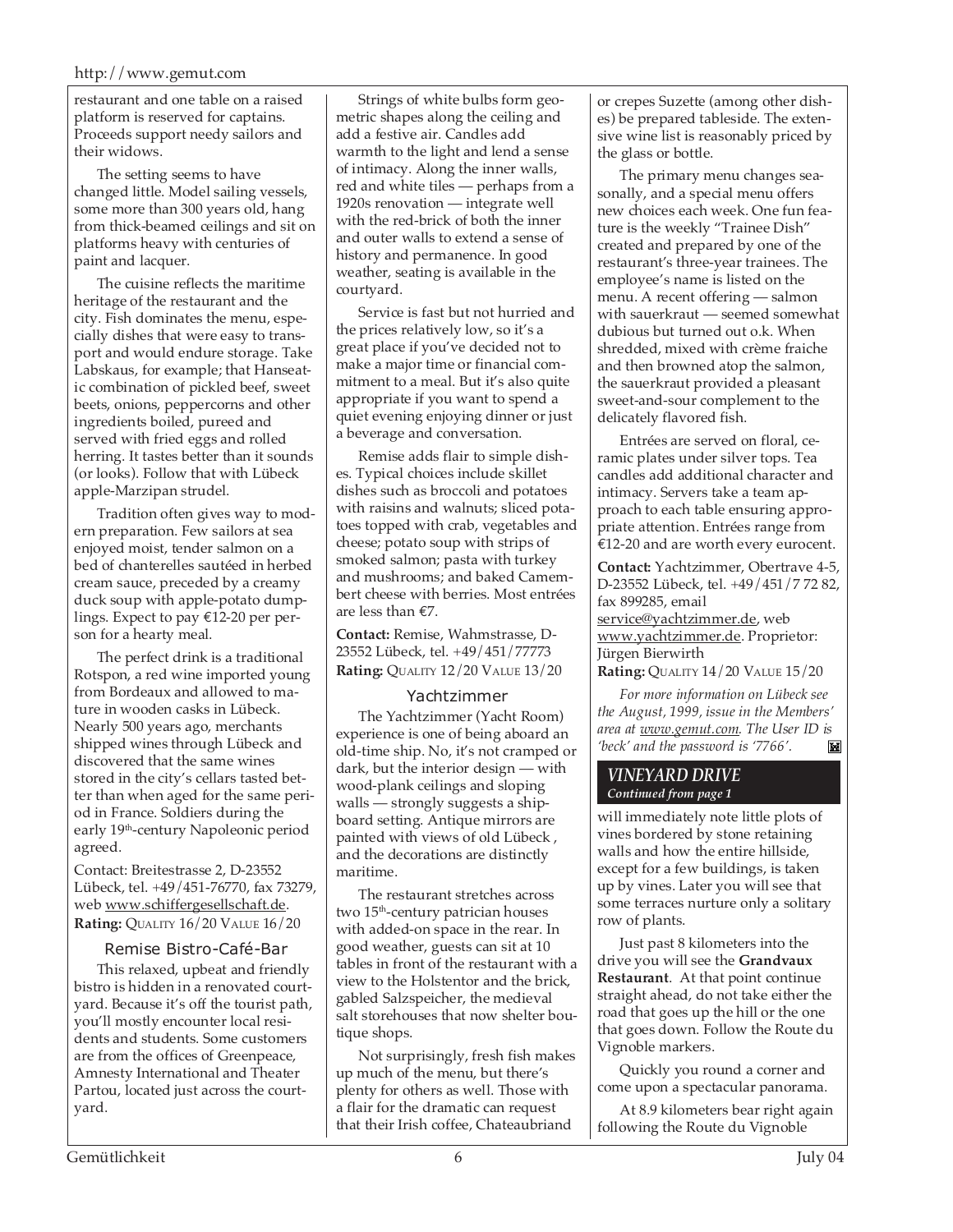http://www.gemut.com

sign. Do not go left up the hill.

In this area are tiny plots of hillside, perhaps as small as six or eight feet by 10 to 14 feet, being prepared for planting.

At about 9.5 km you will be able

LAUSANNE

to see how the vines go right to the edge of the lake, yet another example of how virtually every square meter of this unique piece of earth is used.

Next comes the wine village of **Riex**, where you can stop for lunch or to taste wine. At about 10.5 kilometers is a small cemetery and another spot to park the car and

enjoy the view or snap a picture.

Then comes **Epesses**. To visit the village leave your car in the parking area just before the town's entrance. Traffic here is controlled by a light that allows travel first in one direction on the one-lane street and then, after a few minutes, the light changes and the flow is reversed.

Just beyond Epesses is a good look at the cable car system used to transport the harvested grapes up and down the steep hill.

Another turnout is at 12.7 km; this one with a telescope and a map which orients users to such peaks as the Dents du Midi and the summits of the Haut-Chablais in the Savoy, across the lake.

At 13.2 is **Chexbres** and at 13.8 km the drive returns to more urban surroundings. The main road is rejoined and heads toward Vevey on the lake.

Then, at 14.1, take the left up the hill toward **Chardonne** and in a couple of kilometers you will pass under the Autobahn. At 16.8 is a good view of Vevey and Montreux.

Another kilometer and you come to Chardonne where we stopped for lunch (see story elsewhere on this page).

About a kilometer beyond Chardonne the road heads down the hill to Vevey where, if you do not wish to

explore the town, simply follow the signs to Montreux.

Once there, heed the Martigny, Evian signs. At about 34 kilometers into the drive is **Chillon Castle**, built on rocks just off the lakeshore, which Byron's poem, *The Prisoner of Chillon*, has made the most famous monu-



ment in Switzerland. Admission for adults is CHF 10 and CHF 5 for children.

Then comes **Villeneuve** at the end of the lake. Continue on, following the signs to **Aigle**.

At about 43 kilometers are the first signs to the Aigle Castle and its wine museum. To the left are the vineyards of Yvorne.

Then, at 47 kilometers, make a left at the sign to the chateau and follow the signs through the narrow streets.

The **Castle of Aigle** and the **Vaudois Museum of the Vine and Wine**, are open every day from April to early October. Adults pay CHF 9, children 6-16 CHF 5. The castle, which was built in the 13th century, now offers 14 rooms of the region's viticultural art and artifacts including old wine glasses, decanters, labels, bottles and wine-making paraphernalia.

To assist you in this wine exploration write to the **Vaud Tourist Office** and request its *Guide to the Vaudois Vineyards*, a handy booklet in English which traces both auto and walking routes through the vineyards along Lac Léman, lists points of interest and outlines the characteristics of the wines in each of the villages.

**Contact:** Office du Tourisme du Canton de Vaud, Avenue d'Ouchy 60,

Case postale 164, CH-1000 Lausanne 6, tel. +41/021/613 26 26 - Fax 613 26 00, web www.vaudtourisme.ch.

### **A Light Lunch in Chardonne**

We parked on the main road by Maison des Vignerons and walked back into town, stopping at the first likely-looking place, **Cafe au Bon Vin**. Inside was a handful of locals passing the afternoon over a glass of wine in a small, plain room furnished with half a dozen wooden tables. A radio played French pop music.

We were greeted by an amiable, 70ish grandmother type shadowed by a little girl of four or five; no doubt the woman's granddaughter. Villeneuve



The light meal for two consisted of 5 dl (about a pint) of house-made wine, fresh bread and a plate of sliced

meat — dried beef, prosciutto, bacon and sausage — served with a small ceramic pot of pickles and pickled onions. All was delicious and we enjoyed an idle half hour watching the patrons, the elderly woman and the little girl. The lack of tourists and the Bon Vin's authenticity recommend it.

**Au Bon Vin Pinte Vaudoise**, 6 rue du Village, CH-1803 Chardonne, tel. +41/021/921 27 04.  $\blacksquare$ 

# **Readers' Forum**

# **Strong Lufthansa Support**

I am a new subscriber and find the question about possible deteriorating service on **Lufthansa** an interesting one. I returned home five days ago from a trip to Munich from Portland, Oregon, via Frankfurt. This is a nonstop flight and a blessing for us Northwest travelers. No more threehour layovers in Chicago or Atlanta.

The service was excellent; the crew very attentive — especially considering the babies and small children on the flight. As you can imagine the plane was full but everyone was considerate. Lots of fluids were offered with a smile and the food was good.